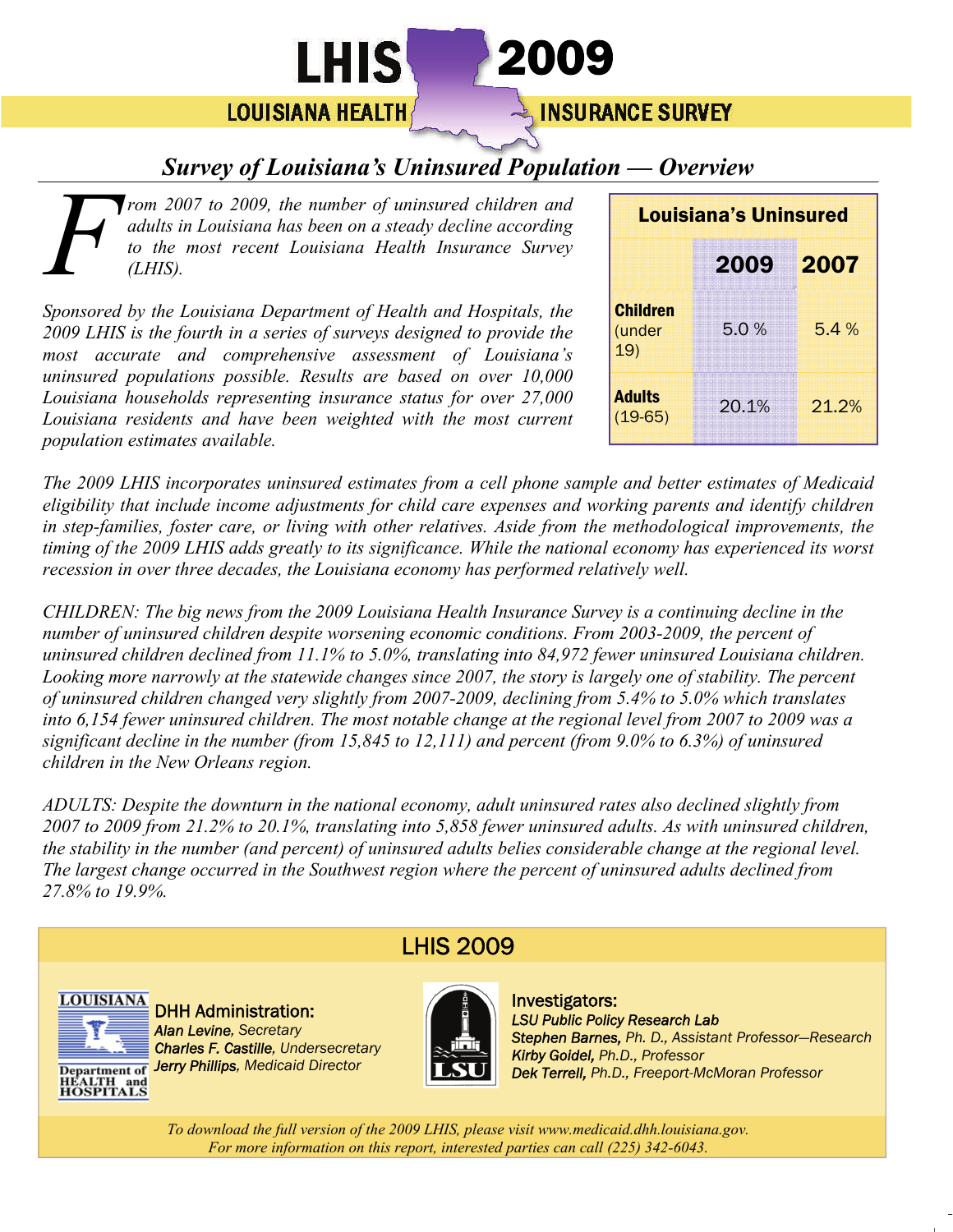*Major Findings of the 2009 Louisiana Health Insurance Survey* 

### Numbers of Uninsured Children Continue to Decline

The 2009 LHIS shows a continued decline in the number of uninsured children in Louisiana. As is illustrated in Figure 1 uninsured children in Louisiana. As is illustrated in Figure 1, the percent of uninsured children has declined from 5.4% in 2007 to 5.0% in 2009, while the number of uninsured children has declined from 64,355 to 58,201. Further, approximately 84,972 fewer uninsured children in the state of Louisiana since the 2003 survey, a reduction of more almost 60%.

Figure 1. Declining Number of Uninsured Children



Similar declines for Medicaid/LaCHIP eligible children are seen. The percent of uninsured Medicaid/LaCHIP eligible children declined from 5.5% in 2007 to 5.3% in 2009. Since 2003, the number of uninsured Medicaid/LaCHIP eligible children has declined from 83,669 to 39,765 in 2009.

Despite the stability in the statewide numbers from 2007 to 2009, there were considerable regional changes in the percent of uninsured children from 2007 to 2009. As illustrated in Figure 2, the most important and notable change was a significant decline in the number and percent of uninsured children in the New Orleans region. In New Orleans, the percent of uninsured children declined from 9.0% in 2007 to 6.3% in 2009 and the number of uninsured children declined from 15,845 to 12,111. This marks an important reversal from the 2007 LHIS which revealed a significant post-Katrina increase in the number of uninsured children.



### Medicaid/LaCHIP Shields Children from the Effects of Poverty

Figure 3 presents disparities in health coverage for adults and children by poverty level. For adults, the disparities are notable as are similar differences based on income and race. For children, differences across race, income, and poverty are much smaller. This difference across children and adults directly reflects the success of the Medicaid/LaCHIP program in enrolling and covering racial minorities and lower income children. In this respect, the Medicaid/LaCHIP program shields children from the effects of poverty.



### LaCHIP Affordable Plan Reduces Uninsured Children at 200-250% FPL

One of the notable changes from 2007 was a decline in uninsured children between 200-250% of federal poverty from 7.5% in 2007 to 4.6% in 2009. This translates into 4,136 fewer uninsured children between 200-250% of FPL. It also coincides with the implementation of the LaCHIP Affordable Plan allowing households in this income range to buy-in to LaCHIP coverage.



#### Figure 4. Uninsured Children by Federal Poverty Level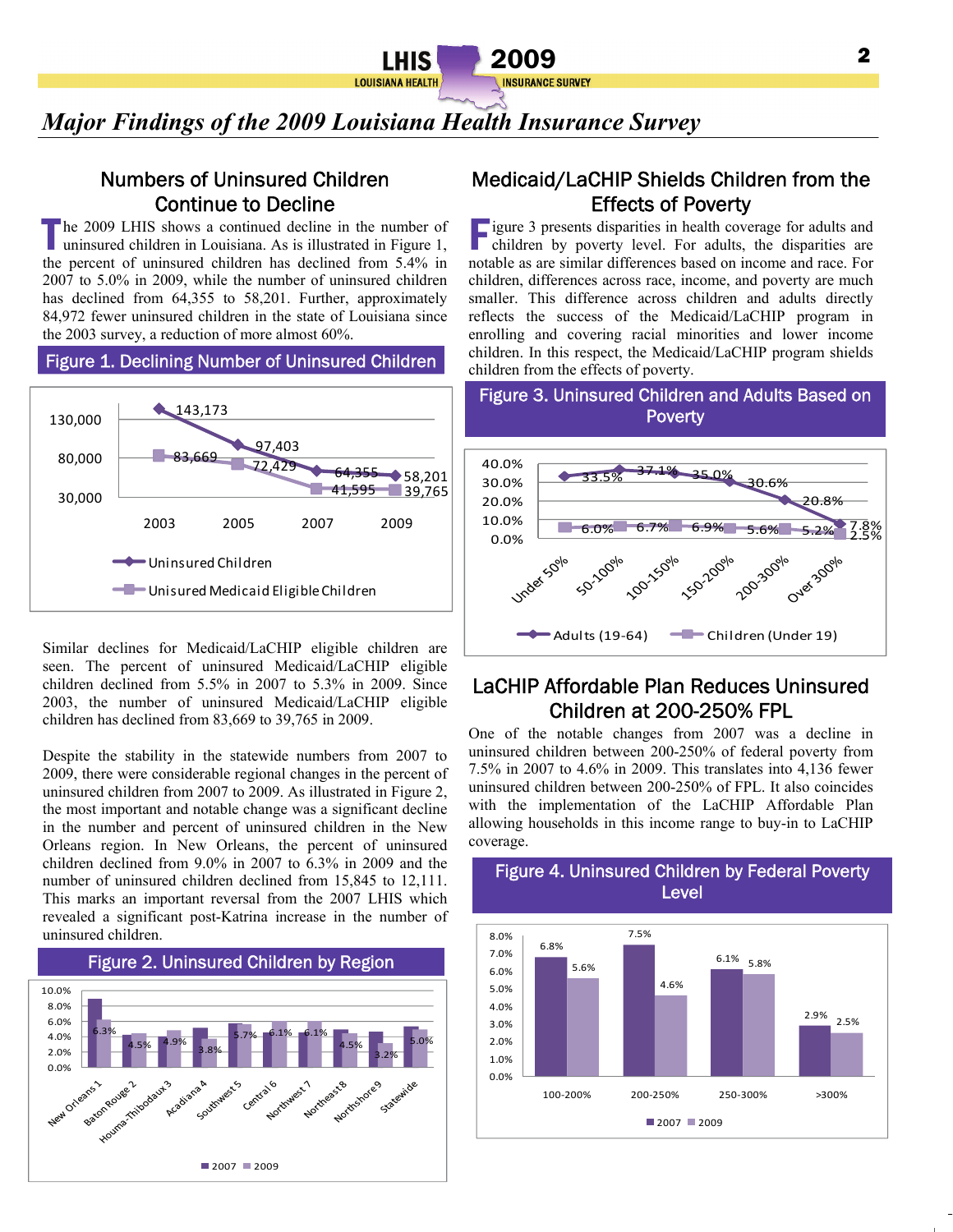

## *Major Findings of the 2009 Louisiana Health Insurance Survey (continued)*

#### Fewer Louisiana Adults are Uninsured

As illustrated in Figure 5, despite the downturn in the national economy, adult uninsured rates declined slightly from 2007 to 2009 from 21.2% to 20.1%, translating into 5,858 fewer uninsured adults. The change for adults under 200% of federal poverty is even smaller, declining from 34.0% to 33.9%.

#### Population Loss and Uninsured Adults



As with uninsured children, the stability in the number (and percent) of uninsured adults belies considerable change at the regional level. The largest change occurred in the Southwest region where the percent of uninsured adults declined from 27.8% to 19.9%. There was a notable decrease in the Northshore as well – from 20.7% to 15.9%.

As illustrated in Figure 6, the most notable increase occurred in the Northeast region where the percent of uninsured adults increased from 23.6% to 28.0%. With the exception of New Orleans, changes in the remaining regions were small. Because of population shifts, the New Orleans region offers an interesting paradox. A slight decline in the uninsured rate – from 21.2% to 20.2% - is associated with an increase (from 89,963 to 100,222) in the number of uninsured adults.



## The Recovery Economy and Employer Sponsored Insurance

since 2005, there has been a steady increase in the percent of adults and children covered by an employer. From 2005-2009, the percent of adults covered by employer sponsored insurance has increased from 48.6% to 56.4%. Similarly, the percent of children covered by an employer increased from 35.7% in 2005 to 45.7% in 2009. As noted in the 2007 LHIS, the most important shift occurred from 2005 to 2007 as hurricane rebuilding dollars stimulated economic growth. While the national economic recession has affected state and local economies, there has been little effect on the percent of adults and children insured through an employer. Two notable points regarding the impact of the recession on employer sponsored insurance are: (1) This might indicate that the jobs lost in the state to date are not the types of positions that offer health insurance coverage; and (2) Two-earner families may mitigate the loss of health insurance from one job loss by switching to insurance provided by a spouse's employer.

#### Demographic of Louisiana's Uninsured

#### Figure 7. Increase in Employer-Sponsored Insurance



ninsured status is correlated with race, income, poverty, education, and age, such that the uninsured are more likely to be African American, poorer, less educated, and younger. In this section, differences in uninsured status across gender, race, income, poverty, age, and education are presented, beginning with gender. There are only minor differences in insurance status depending on gender with female adults and female children slightly (but not significantly) more likely to be uninsured. The gender-based differences in insured status for both adults and children, however, are small.

As seen in Figure 8, considerably larger differences emerge when examining race as more than a quarter of African-American nonelderly adults (27.6%) are uninsured compared to 15.8% of Caucasians.